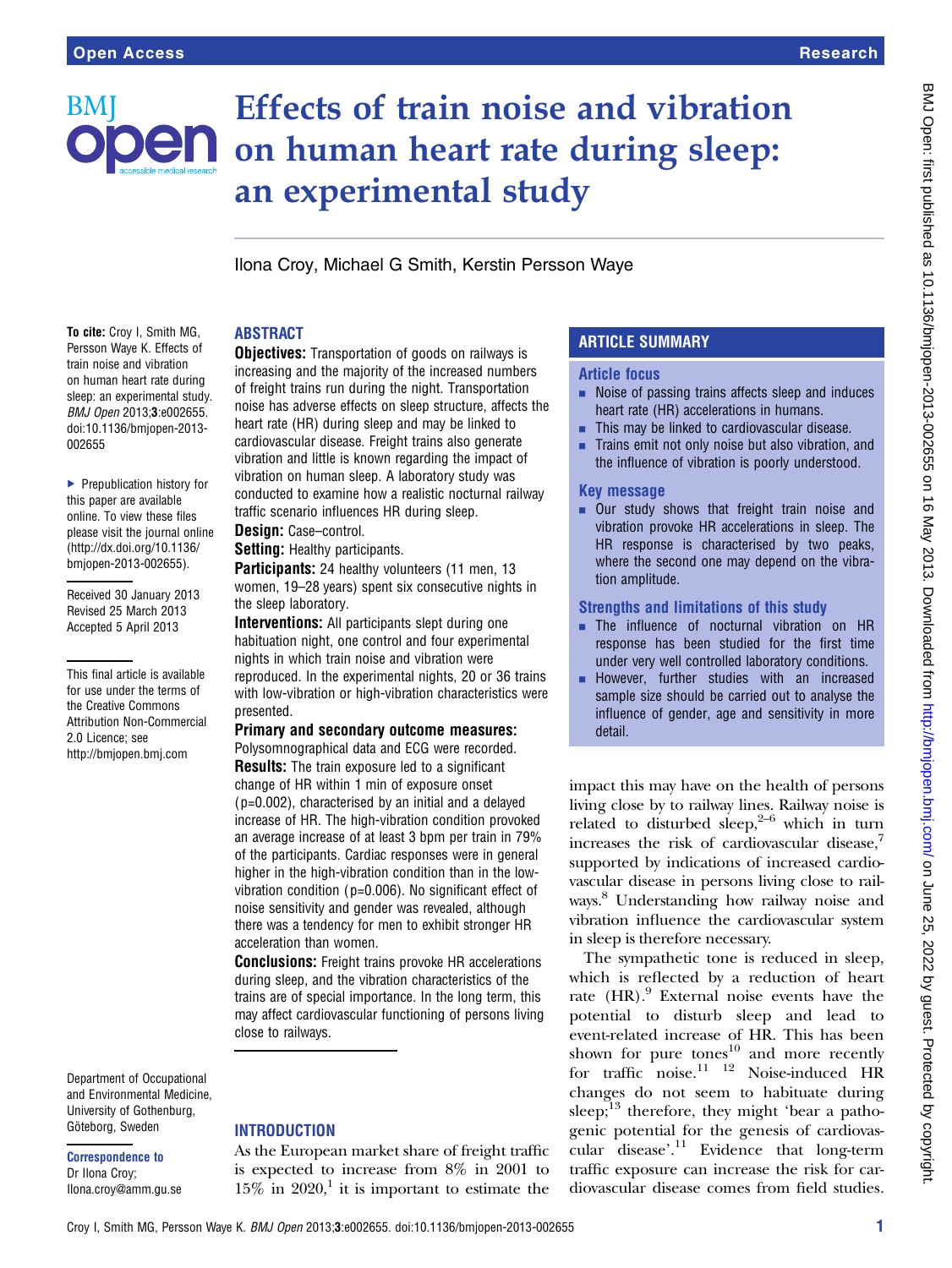Babisch summarises that traffic exposure enhances the risk for hypertension by a factor of between 1.5 and  $3<sup>14</sup>$ An increased risk for myocardial infarction in persons living close to roads and railways has been found in several studies, $15-18$  although the effect sizes are rather small and the effects seem to be more pronounced in men.<sup>15</sup> 16 18

Traffic noise influences sleeping structure<sup>19</sup> and leads to increased awakenings $19^{20}$  throughout the night. People living close to busy roads and railways or in close proximity to airports therefore often report poor sleep quality.<sup>346</sup> A Dutch study revealed that the number of persons reporting strong difficulties falling asleep due to traffic noise increased from 18% to 23% between 1998 and 2003.<sup>21</sup> Disturbed sleep might be one factor leading to enhanced cardiovascular risk in persons exposed to traffic. It has been suggested that sleep disturbances contribute to cardiovascular disease through the pathway of enhanced inflammatory processes $^{22}$  or, related to this, through the pathway of enhanced stress reaction affecting the cardiovascular system.23 In a field study, Carter *et a* $l^2$ <sup>4</sup> examined the influence of nocturnal traffic exposure on seven older men with cardiac arrhythmia, who lived close to a busy road. They found an increased likelihood of single ventricular premature contractions (a form of cardiac arrhythmia) after noise peaks.

Two environmental exposures commonly arising from traffic are noise and vibration. As described, traffic noise disturbs sleep and leads to event-related HR changes, but the effect of traffic vibration is not well understood. Studies investigating annoyance show that (1) traffic vibration causes annoyance, (2) annoyance increases with increasing vibration level and (3) vibration enhances the annoying effect of noise. $25-27$ Furthermore, higher vibration amplitude is related to higher reported sleep disturbances in persons exposed to railway traffic. $6$  A study on human fetuses suggests that short experimental external vibration exposure alters sleep stage.<sup>28</sup> Indications that vibration exposure is disadvantageous for cardiovascular function have been found in people exposed to high levels of vibration at work.29 30

The effect of combined traffic vibration and noise on the cardiovascular system in sleep has not been examined, to the best of our knowledge. It is the aim of the present study to detect if nocturnal noise and vibration exposure from freight trains provoke HR accelerations.

#### **METHODS**

#### Participants and procedure

Twenty-four volunteers (11 men, 13 women, 19–28 years, mean age  $22.9 \pm 2.8$  years) slept in our sleep laboratory. Twenty-three were students and one was in full-time employment, recruited by public advertisements placed around the campus of the University of Gothenburg. Eligible persons were required to be aged between 18 and 30 years, in healthy condition, maintain normal

sleeping patterns and not use tobacco products. To decrease the probability of subclinical breathing difficulties or apnoea, participants were required to have a body mass index within the normal range 18.5–24.99.<sup>31</sup> Following initial screening, hearing was tested before volunteers were accepted. Manual audiometric testing was conducted using an Entomed  $SA201<sup>H</sup>$  according to ISO 8253–1. Left and right ears were tested separately at frequencies of 250, 500, 1000, 2000, 3000, 4000, 6000 and 8000 Hz with hearing considered to be normal if measured thresholds were not more than a screening level of 20 dB HL.

The participants were instructed to begin attempting to fall asleep at 23:00 each night, were awoken by an alarm call at 07:00 each morning, and were prohibited from sleeping outside of this period. Before attending, they were asked about their noise sensitivity on a 5-point Likert scale. Fourteen participants (8 men and 6 women) rated themselves as being noise insensitive (points 1–2) and 10 rated themselves as being noise sensitive (points 3–5). For each participant, the study consisted of one habituation night and one control night preceding four experimental nights in which simulated trains passed. The arrangement of the experimental nights was randomised across participants. Gender and noise sensitivity was approximately equally spread around the randomisation table. In two of the four experimental nights, the participants were exposed to 20 trains per night with all trains having high vibration on one night and low vibration on the other night (High20 and Low20, respectively). On the remaining two nights, they were exposed to 36 trains per night, again with either high or low vibrations (High36 and Low36). The acoustic signal for the trains was not varied with vibration amplitude. There were more train passages between the periods of 23:00–01:00 and 05:00–07:00 to reflect typical real-world scenarios.

The sleep laboratory consists of three individual rooms isolated from external noise and vibration, furnished to simulate a typical bedroom with a bed, chairs, a desk and a small chest of drawers. Eighty-eight ceiling loudspeakers reproduced the low-frequency content of noise below 125 Hz, and higher frequencies were generated by two loudspeaker cabinets in the room corners. Because of the unrealistically low background noise levels in the rooms (<14 dBA), for the duration of the trial, artificial ventilation noise was introduced at a level of 25 dBA measured at the pillow position on the bed. In addition to the bedrooms, the participants had private access to a shared communal space outfitted with a kitchen, dining area and living area with a sofa and television. They were free to come and go as they desired during the daytime, being required to arrive by 20:00 each evening to ensure rest prior to bedtime and to allow sufficient time for electrode attachment.

Vibration and noise exposure were similar to that in another study conducted in our laboratory $32$  and are only summarised here. Five different train passages were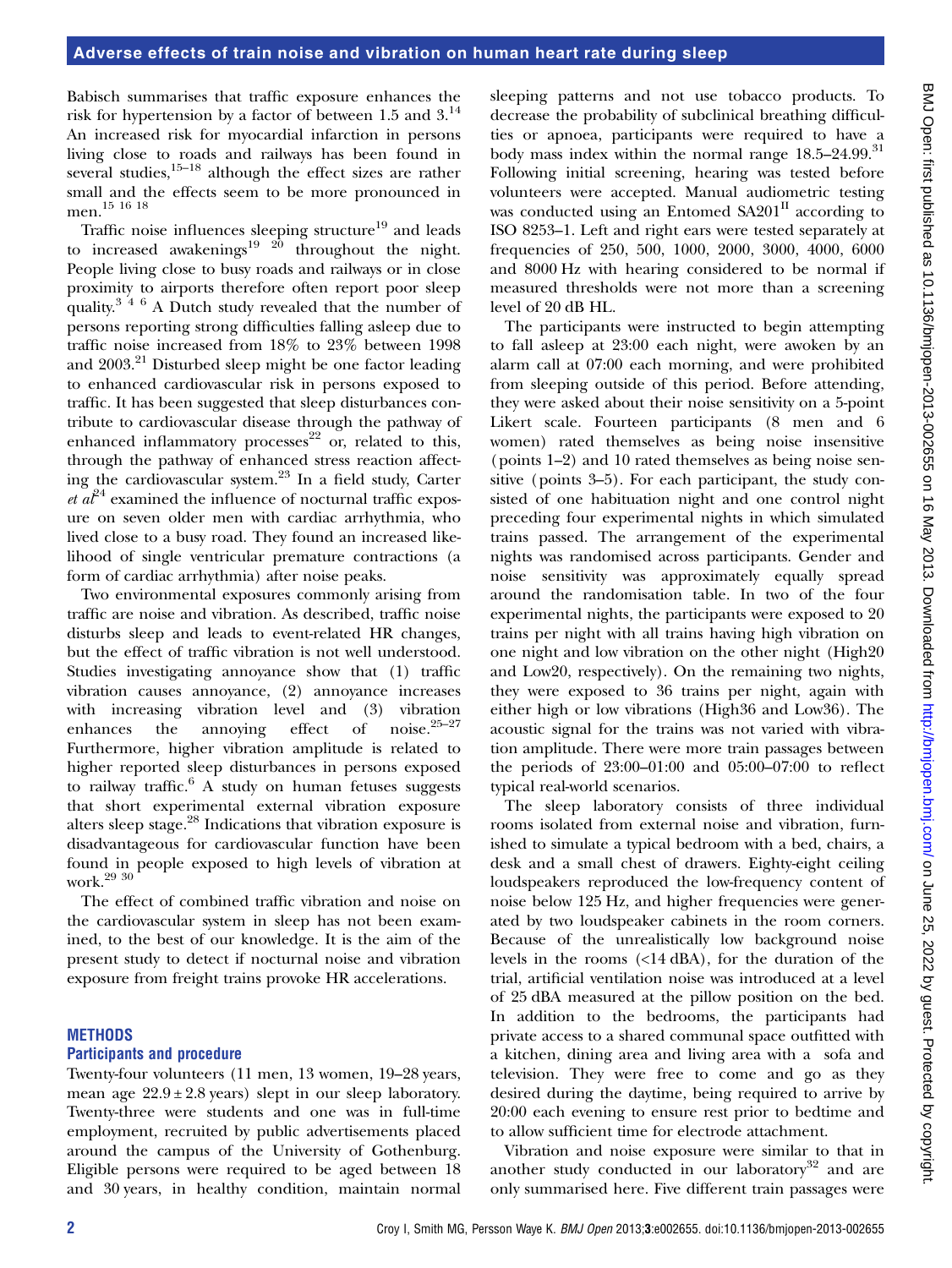synthesised based upon analysis of the accelerometer and sound level measurements performed in the field. Noise signals were low pass filtered to correspond to a fully closed window. The vibration exposure was an amplitude-modulated 10 Hz signal applied along the lengthwise horizontal axis of the bed by electrodynamic shakers with a frequency response of 5–40 Hz mounted to the underside of the bed frame. The vibration began when the train noise signal exceeded an A-weighted equivalent level  $(L_{Aeq})$  of 35 dB, ensuring masking of any audible mechanical operation noise. Further acoustic and vibration data for each individual train are presented in table 1.

#### Cardiac response and polysomnography

During all experimental nights, physiological data were recorded using ambulatory polysomnogram devices (SOMNOscreen plus PSG+, SOMNOmedics GmbH, Germany). The time resolution of the onset was 4.7  $\pm 3.4$  s.

Cardiac activity was recorded via a modified lead II torso placement ECG at a sampling frequency of 256 Hz as per the American Academy of Sleep Medicine.<sup>33</sup> To identify sleep stage, EEG, electrooculogram and submental electromyogram were also recorded using standardised surface electrode placements and sampling and filter frequencies. To ensure good signal quality, following electrode attachment it was checked that the electrical impedance of each contact was  $\leq 5$  kΩ. Thirty second epoch sleep staging was performed manually by a trained sleep technician. Additionally, participants wore two effort belts to record breathing rates and a finger pulse oximeter to record blood oxygen saturation, plethysmogram and pulse information, although these data will not be reported here. Owing to a technical fault, ECG was not obtained for one participant (female, noise sensitive) in the High20 night and therefore could not be included in analysis.

#### Event-related analysis and control condition

In order to examine event-related changes of HR, data from the four exposure nights were analysed. The continuously recorded ECG (sampling frequency of 256 Hz)

was converted into HR (in bpm) in 1 s intervals through the whole night. EEG and ECG recordings were synchronised with the train exposure events, thus allowing a direct temporal association between the occurrence of a train and the participant's HR reaction and sleep stages. Analysis revealed that 9.9% of the train onsets occurred during wake stage, 8.1% during stage N1, 42% during stage N2, 21.4% during stage N3 and 17.8% during rapid eye movement (REM).

The procedure of HR analysis is visualised in figure 1. HRs below 35 and above 130 bpm were excluded from the analysis.<sup>11 34</sup> This was the case for  $4.1\%$  of the events. For analysis of event-related HR change (bpm), only train events where participants were asleep were considered. This approach was chosen because Griefahn et  $al<sup>11</sup>$  showed that HR response to traffic noise differs depending on whether the participants do or do not awake. The relatively few trains per night in our study do not allow additional examination of HR response in the case of awakenings. An event-related awakening has been defined as a sleep stage change to Wake from any other stage in at least one of the two epochs (30 s) following the train onset.<sup>35</sup> The first of these was determined by that having at least 15 s under influence of the event. Additionally, events for which the participants were awake in the epoch preceding train onset were excluded from the analysis. The whole procedure left 72.4% of the train events in the low-vibration condition and 66.1% of the train events in the high-vibration condition for analysis. In accordance with the literature, the screening interval for cardiac activations was set to 60 s after train onset.<sup>11 34</sup> In order to analyse change of HR, the average cardiac response from the 10 s preceding the train event was used as a baseline value for each given event and subsequently subtracted from the cardiac response in each of the 60 1 s time intervals following the train onset.

In order to examine if there was a train-related change of HR at all, 'fake trains' were calculated. Fake trains were defined as time intervals of 60 s not accompanied by a real train event, distributed at time intervals approximately equally spaced between the actual exposure events. Twenty of these were introduced in the Low20

| <b>Train</b> | <b>Number of passages</b><br>per night |                     | <b>Noise exposure</b> |                     |                 |                             | Vibration exposure (same for all trains)                    |                                                       |
|--------------|----------------------------------------|---------------------|-----------------------|---------------------|-----------------|-----------------------------|-------------------------------------------------------------|-------------------------------------------------------|
|              | 20 Trains/<br>night                    | 36 Trains/<br>night | LAEa<br>(dB)          | $L_{AFmax}$<br>(dB) | t > 35dB<br>(s) | $T_{10\%}$<br>$_{90\%}$ (s) | <b>Unweighted</b><br>acceleration<br>(m/s <sup>2</sup> rms) | W <sub>d</sub> Weighted peak<br>acceleration $(m/s2)$ |
|              | 4                                      | 8                   | 44.0                  | 48.4                | 11.5            | 8.9                         |                                                             |                                                       |
| 2            | 5                                      | 8                   | 42.7                  | 47.2                | 46.2            | 9.8                         | High= $0.072$                                               | High= $0.0204$                                        |
| 3            | 4                                      | 8                   | 44.5                  | 49.8                | 23.7            | 8.4                         | $Low = 0.036$                                               | $Low = 0.0102$                                        |
| 4            | 5                                      | 8                   | 45.6                  | 49.8                | 29.2            | 7.9                         |                                                             |                                                       |
| 5            | 2                                      | $\overline{4}$      | 42.4                  | 47.2                | 56.9            | 9.2                         |                                                             |                                                       |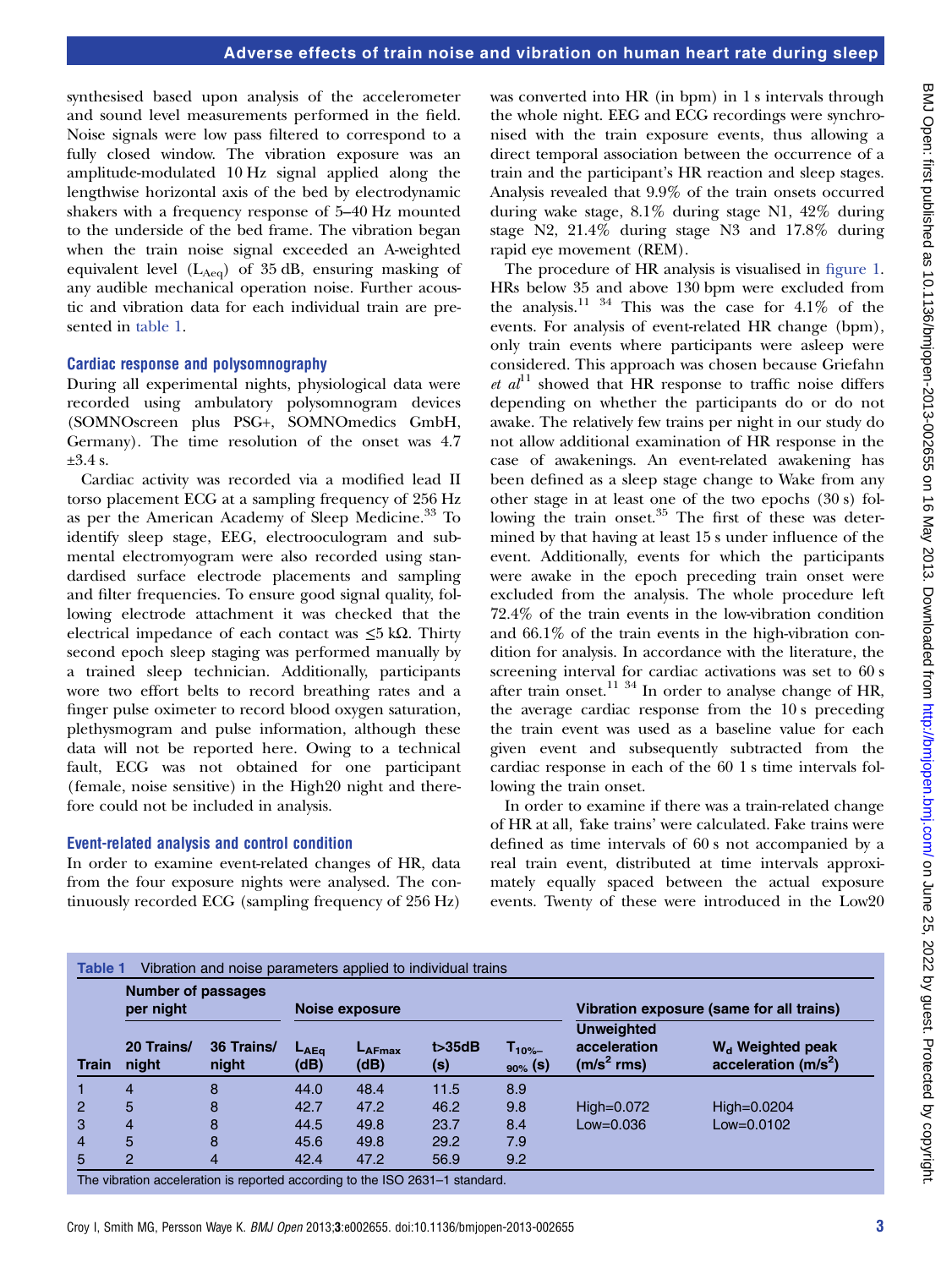

Figure 1 Visualisation of the analytical procedure. For each of the four experimental nights, HR data are taken out for each of the train-events (black lines of the events per night) for each participant. Data are checked for artefacts and wake stage and then sampled into one average HR response for each participant with the corresponding initial maximum, delayed maximum and area under the curve parameters. The grand average is built over all of the participants. The very same procedure is applied to the fake events (grey lines of the events per night).

and High20 nights and 36 in the Low36 and High36 nights. Analysed HR data for these consisted of 70 s, where 10 s served as baseline for the following 60 s. As with the real exposures, data where polysomnographical analysis indicated that participants were awake before onset or awoke during the two epochs following onset were excluded. All event-related 60 s periods were subsequently averaged over nights with low or high vibration, respectively. The whole procedure was the same for each of the four nights to avoid any potential investigator bias.

Griefahn et  $a l^{11}$  report a maximum increase of HR about 13.2 s after event onset. We took this time interval  $\pm$  3 s as a base for the searching area for the maximum increase between 10 and 16 s after train onset.

# Statistical analysis

Data were analysed using SPSS V.20 (SPSS Inc, Illinois, USA). In order to identify any overall effect of trains on HR, the integral of the HR response was taken to determine the area under the curve (AuC) for the 60 s after train onset. An analysis of variance (ANOVA) for repeated measurements was calculated comparing AuC in three factors: event ( fake vs real-train), vibration level (low vs high) and number of trains (20 vs 36). The effects of noise sensitivity and gender were also analysed using ANOVA for repeated measurements with the between-subject factor noise sensitivity/gender and the within-subject factor vibration level (low vs high). Post hoc comparisons are reported Bonferroni-corrected. The level of significance is set at  $\alpha$ =0.05.

# RESULTS

# Influence of train noise and vibration on HR

The AuC analysis for the change of HR 60 s after event onset revealed a significant main effect of the train, indicating that train events lead to an enhanced change of HR compared with the fake events  $(F22,1=12.0, p=0.002)$ . Furthermore, there were significantly more awakenings in the train vs fake events  $(F22, 1=40.3, p<0.001)$ .

There was a significant main effect of vibration level. A higher change of HR and an increased number of awakenings could be observed in the high vibration level compared to the low-vibration level (HR: F22,1=7.6; p=0.01; awakenings: F22,1=6.5; p=0.014). The number of trains had no significant influence on the HR change. The results are displayed in table 2.

Averaged over all trains within one night, an increase of HR of at least  $3 \text{ bpm}$  was observed in  $54\%$  of the participants in Low36, 52% in the Low20 condition, 74% in the High20 night and 79% of participants in the High36 night. For the fake train events, an average increase of HR of at least 3 bpm was observed in only 17–38% of the participants, depending on the exposure night.

As no significant influence of the number of trains was revealed, the four exposure conditions were combined into two conditions: a high-vibration condition and a low-vibration condition. This approach is advantageous for the signal–noise ratio, because in this way the number of analysable trains could be increased to 56. For calculating the low-vibration condition, train events from the Low20 and Low36 nights that matched the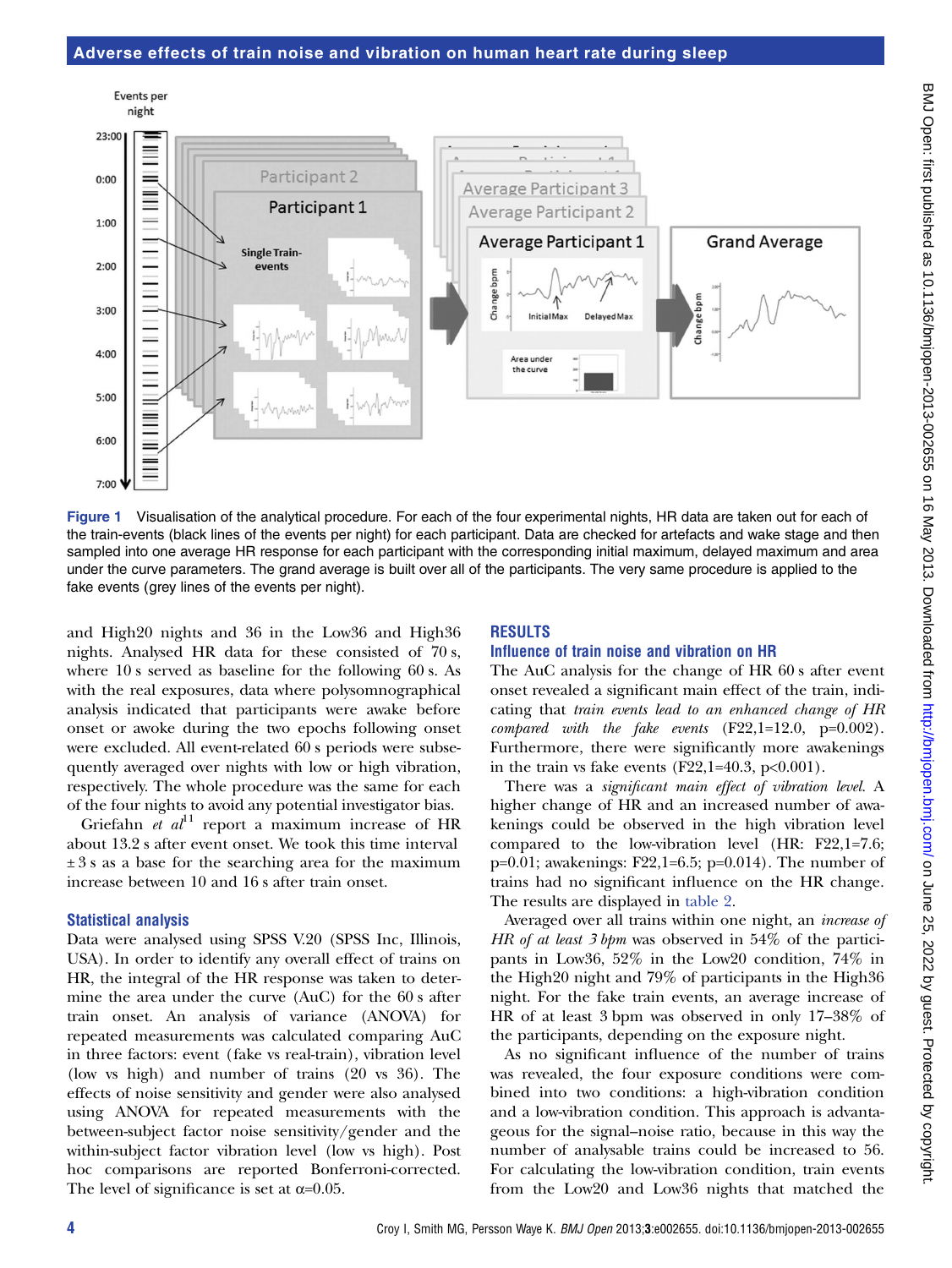Table 2 Analysis of event-related HR response for each of the four exposure nights and combined for low-vibration and high-vibration exposure

|                                              | Low vibration                                            |                           | <b>High vibration</b>     |                                 |  |  |  |
|----------------------------------------------|----------------------------------------------------------|---------------------------|---------------------------|---------------------------------|--|--|--|
|                                              | 20 Trains/night<br>$N=24$                                | 36 Trains/night<br>$N=23$ | 20 Trains/night<br>$N=23$ | 36 Trains/night<br>$N=24$       |  |  |  |
|                                              | Mean (SD)                                                | Mean (SD)                 | Mean (SD)                 | Mean (SD)                       |  |  |  |
| <b>HR AuC</b>                                |                                                          |                           |                           |                                 |  |  |  |
| <b>Train</b>                                 | 41.7 (114.5)                                             | 77.2 (103.0)              | 19.4 (77.6)               | 52.3 (86.8)                     |  |  |  |
| Fake                                         | $-4.6(83.7)$                                             | 0.2(54.4)                 | $-7.4(51.5)$              | 2.2(60.9)                       |  |  |  |
| Number of event-related awakenings per night |                                                          |                           |                           |                                 |  |  |  |
| Train                                        | 3.3(2.3)                                                 | 4.2(2.6)                  | 5.2(3.2)                  | 5.6(3.4)                        |  |  |  |
| Fake                                         | 1.5(0.7)                                                 | 1.5(0.6)                  | 1.2(0.4)                  | 1.8(0.8)                        |  |  |  |
| Event-related HR change of at least          | Number of participants (percentage of sample population) |                           |                           |                                 |  |  |  |
| 3 bpm                                        |                                                          |                           |                           |                                 |  |  |  |
| Train                                        | 15 (62.5%)                                               | 17 (73.9%)                | 13 (54.2%)                | 19 (79.2%)                      |  |  |  |
| Fake                                         | 9(37.5%)                                                 | 8 (34.8%)                 | 4 (16.7%)                 | 4(16.7%)                        |  |  |  |
|                                              |                                                          | Low vibration Mean (SD)   |                           | <b>High vibration Mean (SD)</b> |  |  |  |
| <b>AuC</b>                                   |                                                          |                           |                           |                                 |  |  |  |
| Train                                        |                                                          | 21.2(81.8)                |                           | 62.3 (81.4)                     |  |  |  |
| Initial response                             |                                                          |                           |                           |                                 |  |  |  |
| Train                                        |                                                          | 1.6(1.8)                  |                           | 2.3(2.0)                        |  |  |  |
| Fake                                         |                                                          | 0.7(0.9)                  |                           | 0.7(1.0)                        |  |  |  |
| Delayed response                             |                                                          |                           |                           |                                 |  |  |  |
| Train                                        |                                                          | 2.6(2.4)                  |                           | 3.7(2.8)                        |  |  |  |
| Fake                                         |                                                          | 1.1(1.0)                  |                           | 1.3(0.9)                        |  |  |  |
| Sleep stage-related (train events only)      |                                                          |                           |                           |                                 |  |  |  |
| <b>AuC</b>                                   |                                                          |                           |                           |                                 |  |  |  |
| Stage N3                                     |                                                          | 25.1 (166.9)              |                           | 79.7 (114.8)                    |  |  |  |
| Stage N2                                     |                                                          | 30.2(95.8)                |                           | 53.2 (90.3)                     |  |  |  |
| <b>REM</b>                                   |                                                          | 42.6 (162.4)              |                           | 113.0 (203.1)                   |  |  |  |
| Initial response                             |                                                          |                           |                           |                                 |  |  |  |
| Stage N3                                     |                                                          | 2.3(2.7)                  |                           | 3.7(4.0)                        |  |  |  |
| Stage N <sub>2</sub>                         |                                                          | 2.1(2.2)                  |                           | 2.2(1.9)                        |  |  |  |
| <b>REM</b>                                   |                                                          | 2.8(2.8)                  |                           | 4.7(3.3)                        |  |  |  |
| Delayed response                             |                                                          |                           |                           |                                 |  |  |  |
| Stage N3                                     |                                                          | 4.5(4.9)                  |                           | 5.9(4.1)                        |  |  |  |
| Stage N <sub>2</sub>                         |                                                          | 3.6(3.6)                  |                           | 4.5(3.4)                        |  |  |  |
| <b>REM</b>                                   |                                                          | 5.6(4.1)                  |                           | 7.5(5.8)                        |  |  |  |

Area under the curve (AuC), number of event-related awakenings, initial and delayed maximal increase of heart rate (HR) and number of participants with an event-related change of HR of at least 3 bpm are presented for each of the four experimental nights. AuC, initial and delayed maximal increase of HR are presented for the combined low-vibration and high-vibration conditions. Cave: the initial and delayed response is calculated as maximal increase within the first 10–15 or 20–48 s after train onset. This difference in search area explains partly the differences between the initial and delayed increase of HR.

inclusion criteria described in the methods section were averaged to obtain one low-vibration response. The same method was performed for the high-vibration condition. This procedure was repeated for the fake events, so that the resulting responses for the low-vibration and highvibration exposures for both the actual and phantom events could be compared.

## Characteristics of the HR curve

The HR curve shows a biphasic characteristic (see figure 2A). After approximately 9 s, a short initial response characterised by increase of HR takes place, lasting for around 6 s. This initial response is significantly above the baseline between 10 and 13 s for the low-vibration condition, and between 10 and 15 s for the high-vibration condition (t test,  $p<0.05$ ). This response is in accordance with the proposed search area of the maximum increase.

An additional *delayed response* can also be observed. This response is characterised by a second increase of HR beginning around 17 s following train onset and with a duration of around 20 s for the low-vibration condition and about 30 s for the high-vibration condition. The delayed response is significantly above the baseline between 21 and 22 s for the low-vibration condition, and between 20 and 48 s for the high-vibration condition (t test, p<0.05). This same response could be seen for each of the five individual train types (see figure 2B)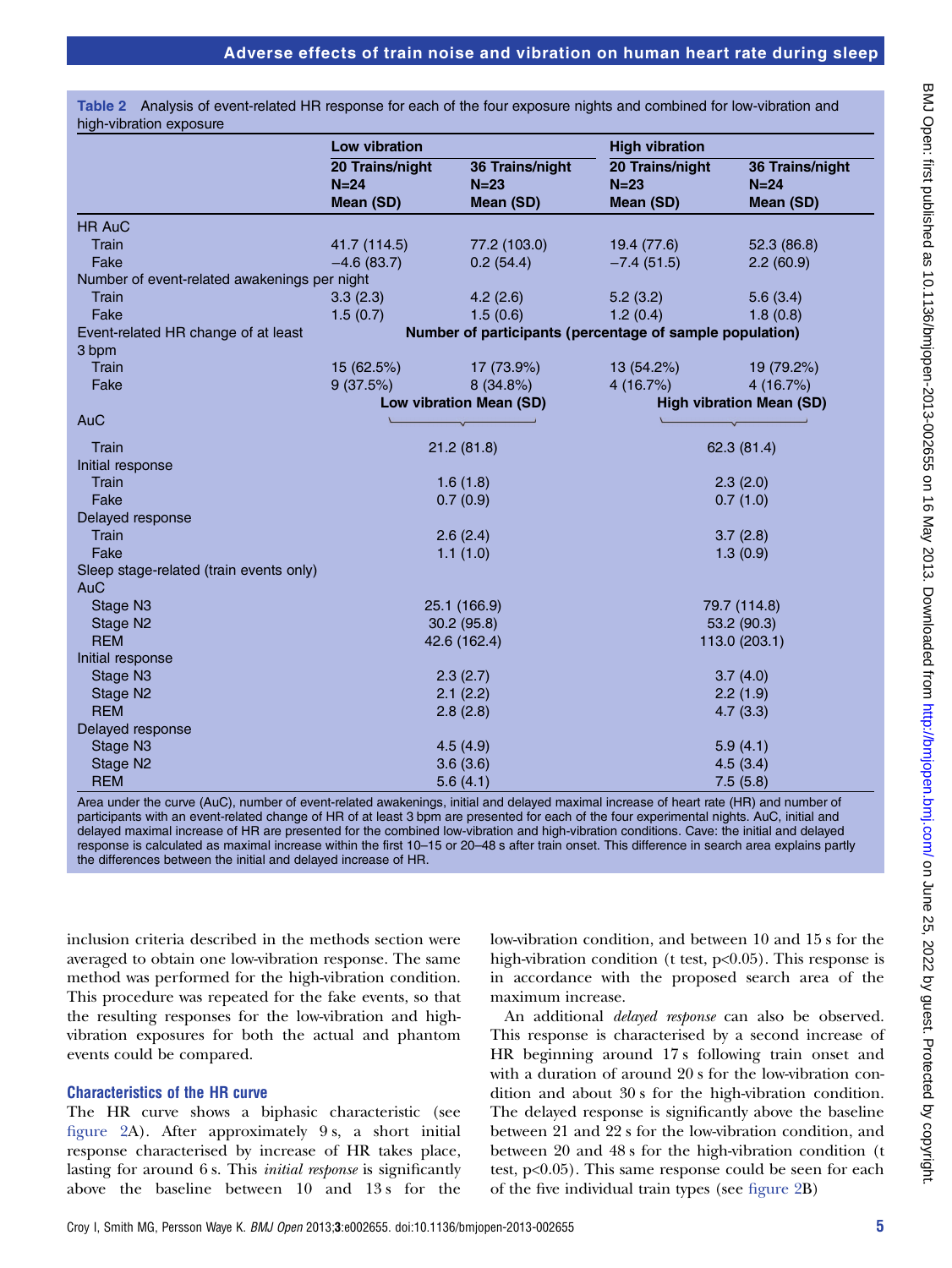

Figure 2 (A) Averaged HR response following the train events and fake events, respectively, in the low and high vibration exposures. In figure 1A, a clear HR increase after train events can be seen, while HR stays at baseline for fake events. The HR response can be divided into two components. An initial response occurring around 10–15 s after train onset and a delayed response occurring about 17–48 s after train onset. The delayed response is significantly enhanced in the high-vibration versus Low-vibration exposure. In figure 1B, the averaged HR reaction in the high-vibration condition is visualised for each of the five different train types. Although the different number of trains does not allow direct comparison, it can be seen that in principle the same characteristics of the HR reaction is apparent for each train.

This response pattern could be observed in the individual participants, but the time delay after event onset showed a great variability. The individual maximum for

| <b>Table 3</b> Train-related HR characteristics in relation to<br>gender and noise sensitivity of the participants |                                   |                                    |  |  |  |  |
|--------------------------------------------------------------------------------------------------------------------|-----------------------------------|------------------------------------|--|--|--|--|
|                                                                                                                    | <b>Low vibration</b><br>Mean (SD) | <b>High vibration</b><br>Mean (SD) |  |  |  |  |
| Gender                                                                                                             |                                   |                                    |  |  |  |  |
| Men $N=11$                                                                                                         |                                   |                                    |  |  |  |  |
| <b>AuC</b>                                                                                                         | 48.1 (73.0)                       | 81.2 (96.8)                        |  |  |  |  |
| Initial response                                                                                                   | 1.7(1.4)                          | 2.0(1.9)                           |  |  |  |  |
| Delayed response                                                                                                   | 3.5(2.8)                          | 4.8(3.7)                           |  |  |  |  |
| Women N=13                                                                                                         |                                   |                                    |  |  |  |  |
| AuC                                                                                                                | $-1.6(84.6)$                      | 46.2 (65.4)                        |  |  |  |  |
| Initial response                                                                                                   | 1.5(2.1)                          | 2.6(2.2)                           |  |  |  |  |
| Delayed response                                                                                                   | 1.8(1.7)                          | 2.8(1.5)                           |  |  |  |  |
| Noise sensitivity                                                                                                  |                                   |                                    |  |  |  |  |
| Non-sensitive N=14                                                                                                 |                                   |                                    |  |  |  |  |
| AuC                                                                                                                | 24.0 (62.0)                       | 63.8 (93.3)                        |  |  |  |  |
| Initial response                                                                                                   | 1.1(1.3)                          | 2.0(2.0)                           |  |  |  |  |
| Delayed response                                                                                                   | 2.3(2.0)                          | 4.0(3.4)                           |  |  |  |  |
| Sensitive N=10                                                                                                     |                                   |                                    |  |  |  |  |
| AuC                                                                                                                | 17.2 (107.3)                      | 60.1 (65.9)                        |  |  |  |  |
| Initial response                                                                                                   | 2.4(2.2)                          | 2.8(2.1)                           |  |  |  |  |
| Delayed response                                                                                                   | 3.0(2.9)                          | 3.4(2.0)                           |  |  |  |  |
| HR, heart rate; AuC, area under the curve.                                                                         |                                   |                                    |  |  |  |  |

each participant within the range of the initial response  $(10-15 s)$  and the delayed response  $(17-50 s)$  was calculated and is reported in table 2.

For the initial response and for the delayed response, ANOVA for repeated measurements revealed a significant main effect of the event, indicating that the train-events led to an enhanced change of HR compared with the fake-events (initial response: F23,1=13, p=0.001; delayed response: F23,1=15.5, p=0.001).

The vibration level had no significant influence on the initial increase of HR (F23,1=2.1, n.s.), but affected the delayed response. A higher delayed increase of HR was observed in the high vibration level compared to the low vibration level (F23,1=9.4, p=0.006).

# Effect of order

The participant's HR responses of the four nights were compared with respect to the order of experimental nights using ANOVA for repeated measurements. There was no significant influence of order of experimental nights on the AuC response (F22,3=1.7, n.s.), as well as for the initial (F22,3=2.0, n.s.) or delayed response  $(F22,3=0.8)$ .

# Influence of sleep stage

The AuC, the initial maxima and the delayed maxima were compared in the sleep stages N3, N2 and REM. For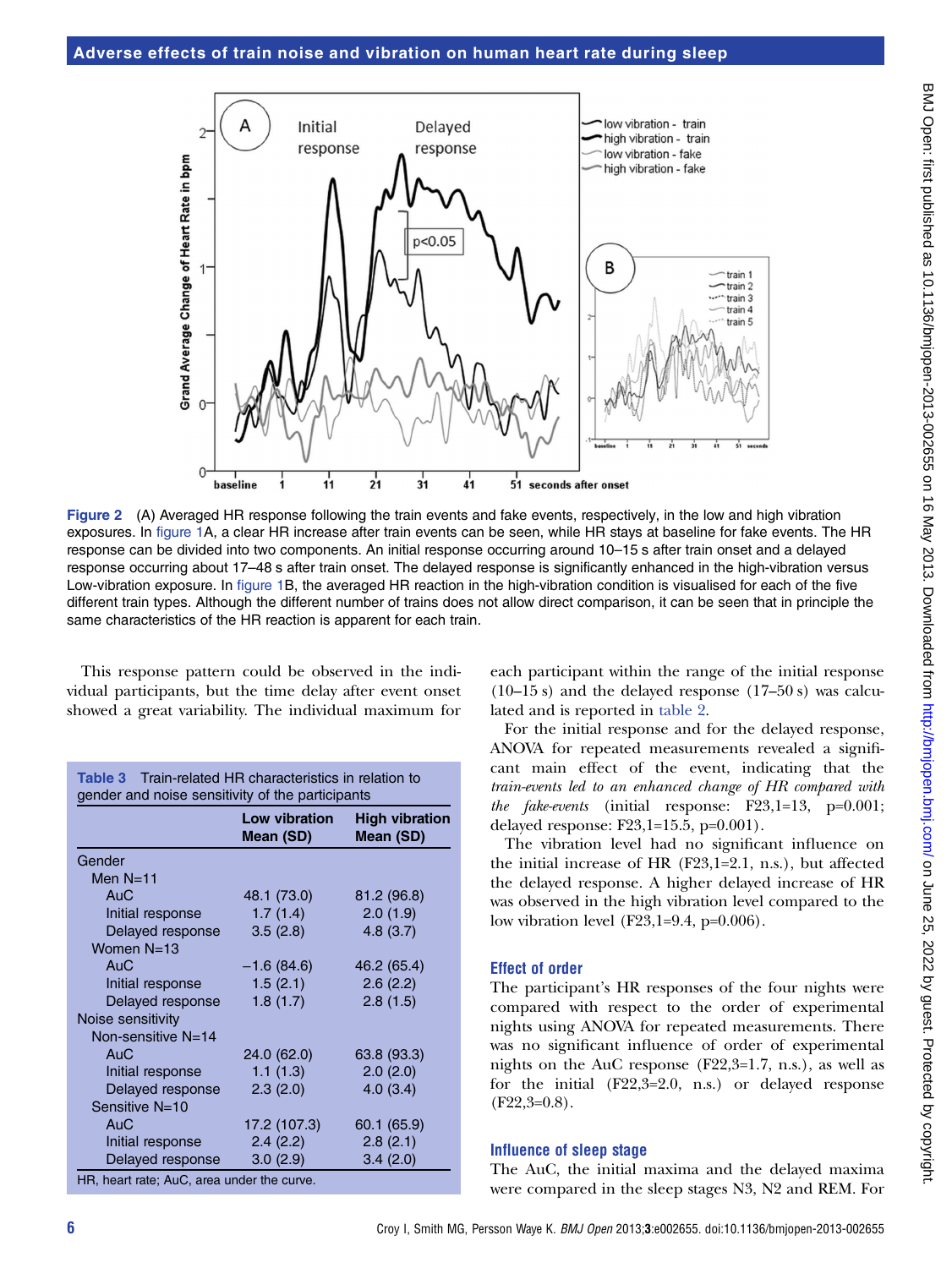the wake stage and for stage N1, there were too few events to allow for comparison. The results are presented in table 2.

ANOVA for repeated measurements using the withinsubject factors sleep stage (stages N3, N2 and REM) and vibration level (low vs high) was calculated.

The overall AuC revealed no significant influence of sleep stage (F23,2=1.1, n.s.). The initial response revealed a significant influence of sleep stage (F23,2=5.1 p=0.009). Bonferroni-corrected post hoc comparison reveals that the initial increase of HR was significantly higher in REM than in stage N2 sleep (p=0.002). The same significant pattern was seen in the delayed response (F23,2=4.8 p=0.013). Here again, a post hoc comparison showed that HR increase was higher in REM sleep than in stage N2 (p=0.017).

#### Influence of noise sensitivity and gender

#### Effect of sensitivity

AuC, initial maxima and delayed maxima of HR change are compared between participants with low (N=14) and high (N=10) noise sensitivity. The results are displayed in table 3. No significant main effects of noise sensitivity were found in AuC  $(F22, 1=0.007, n.s.)$  as well as in the initial (F22,1=2.8, n.s.) or delayed response (F22,1=0.004, n.s.). There were no significant interactions between noise sensitivity and vibration level.

## Effect of gender

The results of comparisons between men (N=11) and women (N=13) are shown in table 3. No significant differences were found in AuC (F22,1=2.5, n.s.) or in the HR initial (F22,1=0.5, n.s.) between genders. There was a tendency for men to exhibit a stronger increase of HR in the delayed response (F22,1=4.1, p=0.055).

## **DISCUSSION**

Our data show that train noise and vibration exposure lead to an increased number of awakenings and cardiac arousals, and that vibration might be of particular importance. HR acceleration with two maxima was observed following train noise and vibration. One rapid and distinct initial HR increase is evident around 9 s after train onset and a lengthier delayed increase is observed starting about 17 s after train onset. In a similar study dealing with traffic noise alone, Griefahn et  $al<sup>11</sup>$  found an increase of HR matching our initial response but no delayed increase. A similar initial increase of HR has been found for pure tones during sleep.<sup>36</sup> We propose that the second plateau is due to the additional vibration exposure, which seems to either act in isolation to result in cardiac response, or alternatively enhance or interact with any delayed effects of rail noise on HR. Supporting this interpretation, we see a significant difference between the low-vibration and high-vibration levels for the delayed, but not for the initial increase. The combined exposure might be a more pronounced alarming signal than noise alone and the HR alterations endure even after cessation of the actual exposure. In accordance with the previous literature on sleep disturbance due to noise exposure,  $10-12$ the highest alterations of HR were found in REM sleep. This was observed for both the initial and delayed response.

Cardiac arousals are very likely induced by brain stem activation.<sup>37</sup> This subcortical activation may present a form of primary arousal in sleep and—depending on the strength of activation and on sleep stage—lead to cortical activation and arousal. Increased HR indicates subcortical arousal and enhances the probability of a cortical arousal with implications for sleep structure.<sup>37</sup> However, even HR acceleration without concomitant cortical arousal has been shown to have adverse effects on sleep structure. Guilleminault *et*  $a^{38}$  showed that forced subcortical arousals accompany disturbed sleep and the persons are not necessarily aware of their disturbed sleep the following morning.

In the short term, arousals have positive effects by ensuring a higher level of behavioural responsiveness in the presence of external stimuli, while sleep is protected as far as possible.<sup>39</sup> However, in the long term, increased autonomic reaction might be harmful. As Kohler and Stradling<sup>40</sup> point out in a review paper, recurrent arousals are one of the mechanisms leading to cardiovascular disease in obstructive sleep apnoea. In this manner, the autonomic arousals provoked by passing trains may—if continuing over a number of years —contribute to the slightly enhanced myocardial infarction risk that has been found in people living in areas with high traffic exposure.<sup>15–18</sup> The study of Tassi et  $a\tilde{t}$  suggests that people living in areas with high railway noise for more than 10 years can partly adjust their sleep to this adverse exposure. However, even after such a long-term exposure, significant alterations of HR due to a nocturnal railway traffic scenario have been found. In epidemiological studies, the effects of noise exposure alone are rather small.15–<sup>18</sup> Our data suggest that the effect of chronic traffic exposure on cardiovascular disease might be higher if vibration is additionally taken into account. As described in the methods of this paper, we excluded events from the analysis where the persons woke up. This approach allows a focused estimation of HR reaction from traffic noise during sleep. However, as HR reactions are usually greater if accompanied by awakenings,<sup>11</sup> our results very likely underestimate the effects. We found an average train-related increase of 3 bpm in 79% of participants, supporting previously reported data.10 It is not possible with the present study design to estimate the clinical relevance of these results. However, an increase of HR in sleep perhaps reflects a higher sympathetic tone<sup>9</sup> and this may contribute to the enhanced risk for hypertension in long-term traffic exposure. 14

Our results are less clear regarding the impact of interindividual differences. Previous epidemiological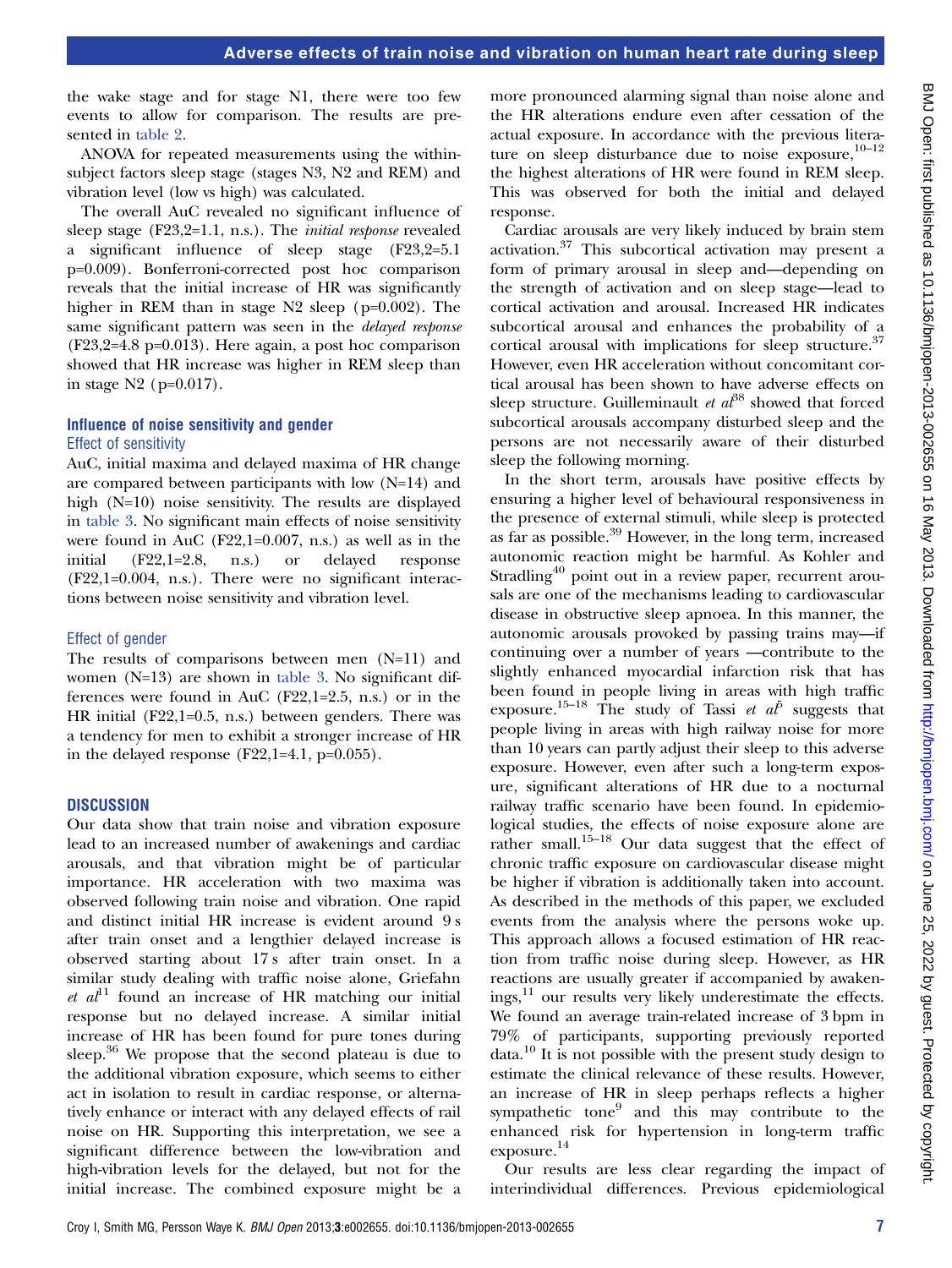research has shown that persons who state being sensitive to noise report greater sleeping problems due to traffic than non-sensitive persons.<sup>41</sup> However, we found no significant effect of self-reported noise sensitivity on HR response towards nocturnal train events. During the day, it has been shown that self-declared highly noise sensitive persons have higher cardiovascular responses towards different ecologically relevant sounds, including traffic noise. $13$  The sample size of sensitive and nonsensitive participants in our study is relatively small, and therefore non-significant results in particular have to be interpreted with caution. The sample size also limits any interpretation of gender effects. In coherence with the study of Griefahn, we found no significant gender differences in the initial HR amplitude.<sup>11</sup> We found a tendency for enhanced delayed HR response in men with a rather strong effect size. This corresponds to results from several field studies, where enhanced traffic exposure related cardiovascular diseases were found in men. 15 16 18

We are aware of the limitations of the study: Regarding internal validity, the time resolution of the measurement could potentially lead to a smoothing of the averaged data, underestimating our results. Nevertheless, a clear effect of enhanced HR reaction in high vibration conditions can be seen. We argue that vibration exposure is responsible for the second plateau. However, a vibration-alone condition, that is, in the absence of noise, is needed to confirm this. With respect to external validity, the study is limited to the homogeneous group of young and healthy participants. To generalise the results, a broader age range would be preferable and the study should be replicated in field conditions.

In conclusion, the combined exposure of freight train noise and vibration influenced HR during sleep, whereby HR amplitudes increase with increasing vibration level. This provoked acceleration may affect cardiovascular functioning in the long term<sup>5 11</sup> and could be a mechanism explaining the previous findings of cardiovascular disease in persons exposed to traffic in  $\text{general}^{14-18}$  and rail traffic in particular.<sup>8</sup> To study the specific influence of vibration in contrast to noise, further studies are required.

Acknowledgements The authors wish to thank the volunteers for participation in the study. We are grateful to Agneta Agge, Mikael Ögren, Sofie Fredriksson and Josefine Larsson for their valuable assistance in conducting the trial.

Contributors IC, MS and KPW conceived the idea and designed the study. The study was mainly conducted by MS and mainly analysed by IC. The initial draft of the manuscript was prepared by IC and critically revised by KPW and MS. All authors read and approved the final manuscript.

Funding The study was supported by the EU FP7-funded Cargovibes Project..

## Competing interests None.

#### Patient consent Obtained.

Ethics approval The study followed the Declaration of Helsinki on Biomedical Research Involving Human Subjects and was approved by the Ethics Committee from the University of Göteborg (920-11).

Provenance and peer review Not commissioned; externally peer reviewed.

Data sharing statement No additional data are available.

### **REFERENCES**

- 1. EU. White Paper—European transport policy for 2010: time to
- decide. Brussels: Commission of the European Communities, 2001. Aasvang GM, Overland B, Ursin R, et al. A field study of effects of road traffic and railway noise on polysomnographic sleep
- parameters. J Acoust Soc Am 2011;129:3716–26. 3. Miedema HM, Vos H. Associations between self-reported sleep disturbance and environmental noise based on reanalyses of pooled data from 24 studies. Behav Sleep Med 2007;5:1–20.
- 4. Saremi M, Greneche J, Bonnefond A, et al. Effects of nocturnal railway noise on sleep fragmentation in young and middle-aged subjects as a function of type of train and sound level. Int J Psychophysiol 2008;70:184–91.
- Tassi P, Rohmer O, Schimchowitsch S, et al. Living alongside railway tracks: long-term effects of nocturnal noise on sleep and cardiovascular reactivity as a function of age. Environ Int 2010;36:683–9.
- 6. Öhrström E, Gidlöf-Gunnarsson A. Effects of railway noise and vibration in combination: field and laboratory studies. Proceedings of EuroNoise 2009, paper 270, Edinburgh, UK, 2009.
- 7. Laugsand LE, Strand LB, Platou C, et al. Insomnia and the risk of incident heart failure: a population study. Eur Heart J 2013. Epub 5 March 2013. doi: [10.1093/eurheartj/eht019](http://dx.doi.org/10.1093/eurheartj/eht019)
- 8. Eriksson C, Nilsson ME, Willers SM, et al. Traffic noise and cardiovascular health in Sweden: The roadside study. Noise Health 2012;14:140–47.
- 9. Gula LJ, Krahn AD, Skanes AC, et al. Clinical relevance of arrhythmias during sleep: guidance for clinicians. Heart 2004;90:347–52.
- 10. Hord DJ, Lubin A, Johnson LC. The evoked heart rate response during sleep. Psychophysiology 1966;3:47-54.
- 11. Griefahn B, Bröde P, Marks A, et al. Autonomic arousals related to traffic noise during sleep. Sleep 2008;31:569–77.
- 12. Tassi P, Saremi M, Schimchowitsch S, et al. Cardiovascular responses to railway noise during sleep in young and middle-aged adults. Eur J Appl Physiol 2010;108:671–80.
- 13. Di Nisi J, Muzet A, Ehrhart J, et al. Comparison of cardiovascular responses to noise during waking and sleeping in humans. Sleep 1990;13:108–20.
- 14. Babisch W. Transportation noise and cardiovascular risk: updated review and synthesis of epidemiological studies indicate that the evidence has increased. Noise Health 2006;8:1–29.
- 15. Babisch WF, Beule B, Schust M, et al. Traffic noise and risk of myocardial infarction. Epidemiology 2005;16:33–40.
- 16. Grazuleviciene R, Lekaviciute J, Mozgeris G, et al. Traffic noise emissions and myocardial infarction risk. Pol J Environ Stud 2004;13:737–41.
- 17. Selander J, Nilsson ME, Bluhm G, et al. Long-term exposure to road traffic noise and myocardial infarction. Epidemiology 2009;20:272-9.
- Sorensen M, Andersen ZJ, Nordsborg RB, et al. Road traffic noise and incident myocardial infarction: a prospective cohort study. PLoS ONE 2012;7:e39283.
- 19. Basner M, Samel A. Effects of Noctural Aircraft Noise on Sleep Structure. Somnologie 2005;9:84–95.
- 20. Passchier-Vermeer W. Night-time noise events and awakening. Delft, The Netherlands; 2003, TNO Inro report.
- 21. Franssen E, Van Dongen J, Ruysbroek J, et al. Hinder door milieufactoren en de beoordeling van de leefomgeving in Nederland Inventarisatie verstoringen 2003: TNO, 2004.
- 22. Meier-Ewert HK, Ridker PM, Rifai N, et al. Effect of sleep loss on C-reactive protein, an inflammatory marker of cardiovascular risk. J Am Coll Cardiol 2004;43:678–83.
- 23. Babisch W. The noise/stress concept, risk assessment and research Needs. Noise health 2002;4:1–11.
- 24. Carter NL, Ingham P, Tran K, et al. A field-study of the effects of traffic noise on heart-rate and cardiac-arrhythmia during Sleep. J Sound Vib 1994;169:211–27.
- Findeis H, Peters E. Disturbing effects of low frequency sound immissions and vibrations in residential buildings. Noise Health 2004;6:29–35.
- 26. Gidlof-Gunnarsson A, Ogren M, Jerson T, et al. Railway noise annoyance and the importance of number of trains, ground vibration, and building situational factors. Noise Health 2012;14:190–201.
- 27. Howarth HVC, Griffin MJ. The annoyance caused by simultaneous noise and vibration from railways. J Acoust Soc Am 1991;89:2317–23.